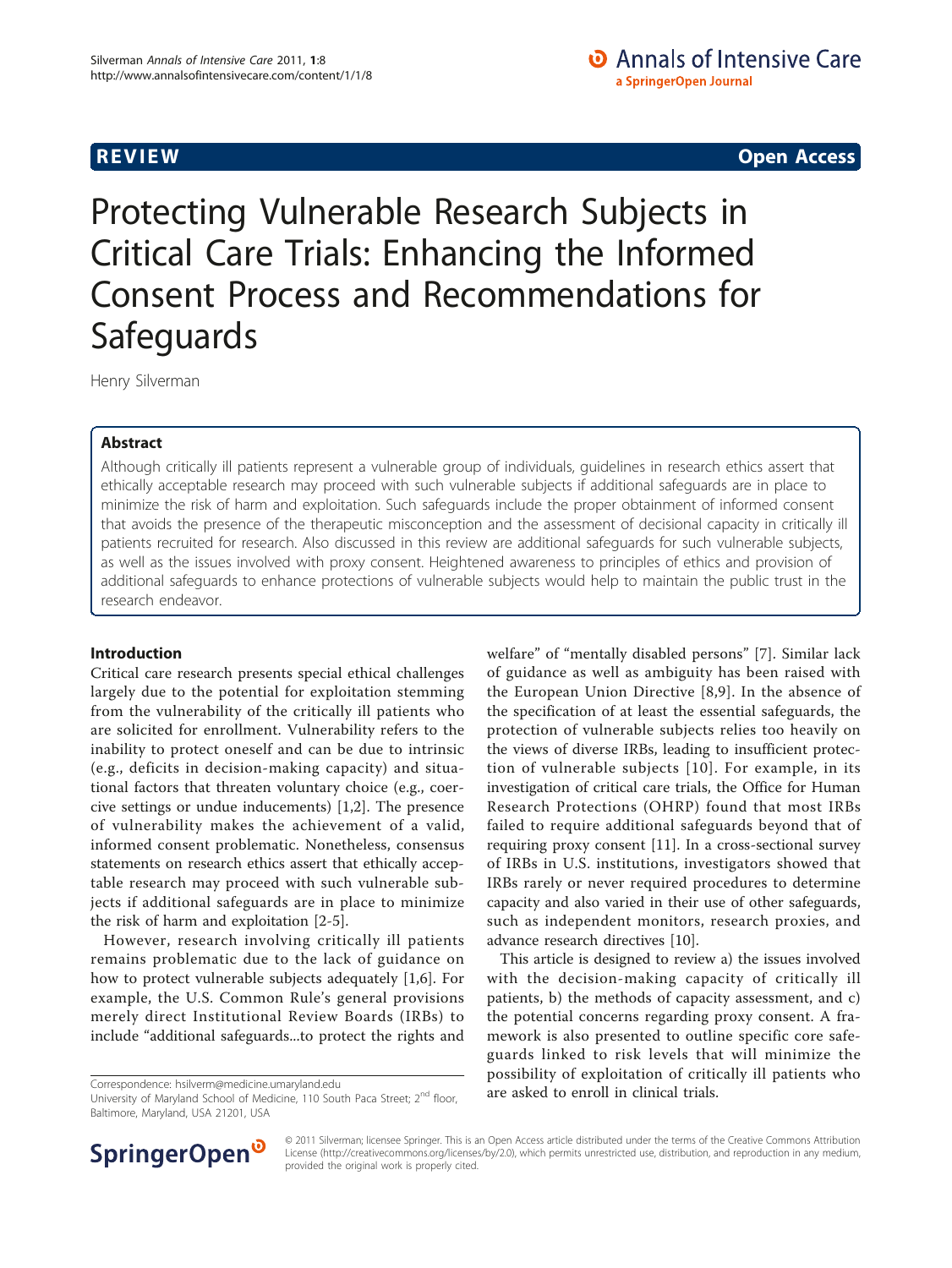#### Informed consent and the capacity to consent

Informed consent provides research subjects a mechanism to protect themselves. Such a protection mechanism is necessary, because unlike in the clinical setting in which the interests of patients and doctors converge, researchers' interests in obtaining valid scientific data can conflict with their obligation to protect the rights and welfare of the research participants.

Critical care investigators face a difficult task of recruiting research subjects who may have diminished capacity to understand information, appreciate the situation they are in, and to make complex decisions. Indeed, studies have shown that patients with acute illnesses may have limitations in their decision-making capabilities due to a number of factors, including the presence of delirium, their underlying illness, or the use of sedatives and analgesics [[11](#page-5-0)-[16\]](#page-5-0). The presence of these factors does not necessarily translate into incapacity to provide a valid informed consent to research. Indeed, two types of errors can occur in the setting of obtaining informed consent from critically ill patients. One, surrogate consent is obtained for patients who are capable of providing consent, thus depriving such patients their autonomy rights to choose for themselves. The opposite error occurs when investigators obtain informed consent from patients who lack decisional capacity, thus making them vulnerable to exploitation. Several studies have documented that many enrolled subjects have limited understanding of the research to which they provided consent [\[17-20\]](#page-5-0).

Another issue with the proper obtainment of informed consent involves the ability of research participants to distinguish between research and clinical care [[21\]](#page-5-0). "Therapeutic misconception" (TM) is used to describe this phenomenon, a term first reported by Appelbaum and colleagues in 1982 during interviews with patients with psychiatric disorders who participated in clinical trials [[22\]](#page-5-0). Indeed, several empirical studies have shown that individuals participating in clinical research misconstrue a therapeutic intention to the research procedures in a study [[23-26\]](#page-5-0).

Investigators have identified two ways in which TM can be manifested: 1) when research participants fail to recognize that decisions regarding randomization or certain aspects of the research procedures (e.g., dosages and duration of administered drugs) will not be individualized to their personal needs (TM1); or 2) when research participants hold an unreasonable appraisal of the nature or likelihood of medical benefit from their study participation (TM2) [\[23\]](#page-5-0). Essentially, research participants might hold mistaken beliefs about how the research will be executed (TM1) or is designed in a manner to ensure direct benefits to them (TM2) [\[22\]](#page-5-0).

Investigators have explored the frequency and the factors (both participant- and study-related) that might

underlie the existence of TM in clinical research [[23,25-27](#page-5-0)]. In a study involving patients in different types of clinical trials, those with greater age, lower levels of education, poorer health and functional status, and those with greater optimism about their health in the future were at higher risk for manifesting TM [\[23](#page-5-0)]. In another study involving early-phase gene transfer trials, participants with cancer or vascular diseases exhibited TM more frequently than those with inherited or infectious diseases. Also, the presence of TM was significantly less in patients who received a consistent message that benefits were unlikely compared with those who did not receive any such messages [[26](#page-5-0)]. Finally, in a study involving more than 270 patients enrolled in clinical trials, TM was present in 70% of respondents and it presence was positively associated with the acuteness and severity of the disease [\[27](#page-5-0)].

The presence of TM might be explained by participants' knowledge gap regarding how clinical research and patient care differ in their purpose, characteristic methods, and justification of risks [[21\]](#page-5-0). Alternatively, it might be due to participants' misplaced trust in researchers, thinking that they will act as their physicians who will protect them, as well as promote their individual health interests [[28\]](#page-5-0). Finally, the conduction of research studies in the clinical setting might reinforce the presence of treatment relationships and individualized care. Accordingly, many patients who enroll in research might think that their care will still be individualized to match their personal medical needs even in the context of a research study [[29\]](#page-6-0). Such perceptions might be enhanced by the use of certain language found in consent forms (such as "doctor" instead of "investigator," and "treatment" instead of "intervention"), the "therapeutic" discourse used by nurses and physicians conducting clinical trials [[30](#page-6-0)], or the recruitment of patients into clinical trials by investigators who also their primary physicians.

There are two major ethical concerns with the TM. First, failure to appreciate correctly the risks and benefits of research participation raises concerns regarding the validity of informed consent [[21,23\]](#page-5-0). Second, the presence of TM reflects the very real possibility that research participants will see the investigator's role as that of the physician and view an invitation to enroll in research as a professional recommendation that is intended to serve their individual treatment interests. Such inappropriate enrollment of patients into research reflects a concern with exploitation [\[31](#page-6-0)].

## Methods to enhance informed consent for participation in clinical trials

The written, informed consent form (ICF) can be instrumental in enhancing subject comprehension. A study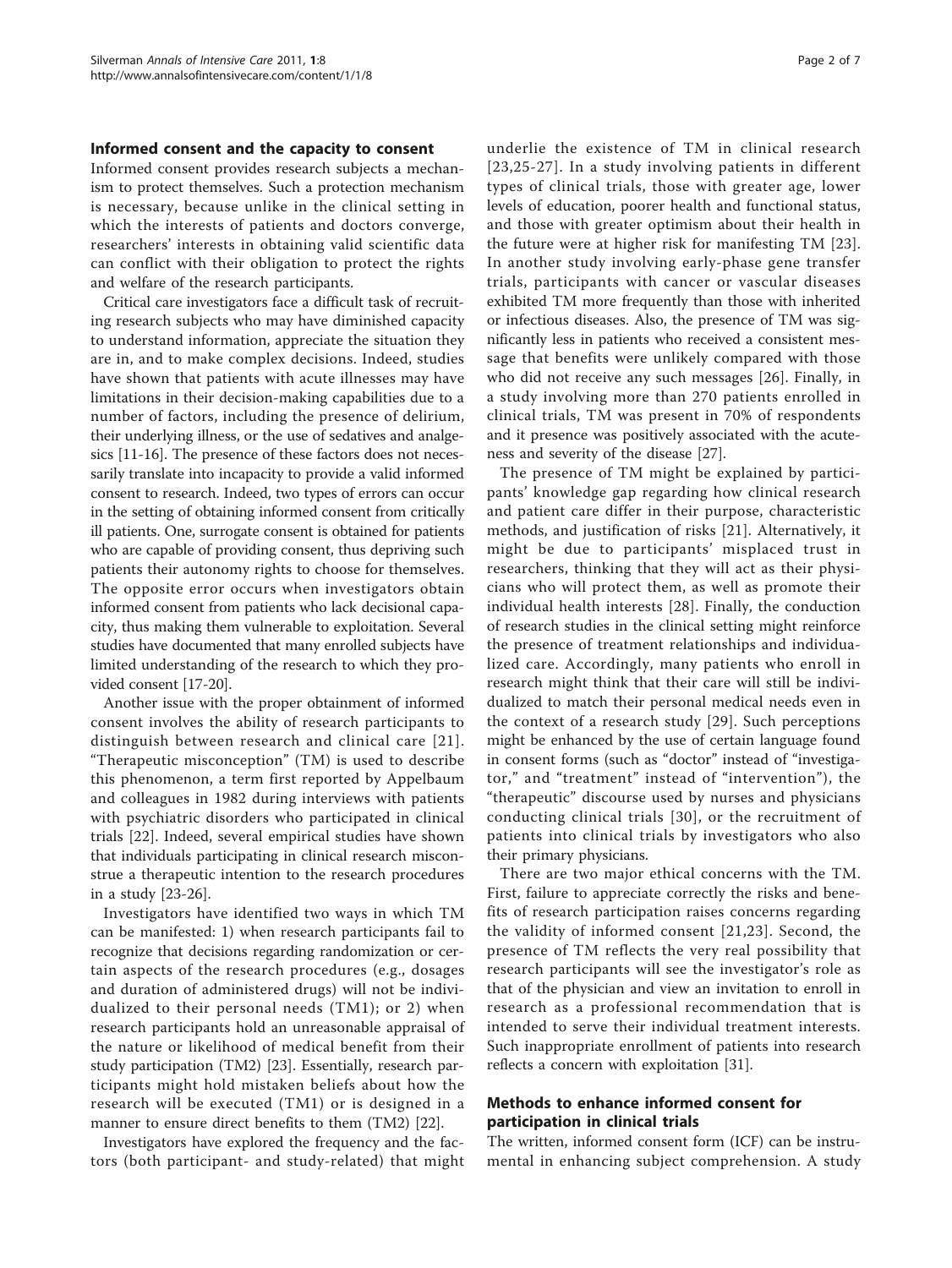involving the informed consent process in cancer clinical trials showed that careful reading of the consent form was associated with improved knowledge scores [[25](#page-5-0)]. Other studies have demonstrated greater comprehension in those subjects who have carefully read the consent form [\[32,33](#page-6-0)], but these findings were associated with individuals with higher education levels. This result is not surprising considering that many IRB-approved ICFs are written at a reading level that is above that of the general population [[34](#page-6-0)-[36\]](#page-6-0).

To enhance subject understanding, commentators have recommended the use of shorter, simplified forms containing language at or below the eighth-grade reading level [[37](#page-6-0),[38](#page-6-0)]. Studies have demonstrated that certain modifications in the written ICF could lead to enhanced subject comprehension. Dresden and Levitt [\[39](#page-6-0)] showed that subjects were able to retain more information from a modified, shortened version (reading level = 8.7) than from a standard, industry consent form (reading level = 12.0). Young et al. [\[40](#page-6-0)] reported significantly higher subject comprehension using a simplified form (sixth-grade level) compared with a standard form (16th grade level). Another study showed that self-reported understanding by patients tended to be highest when consent forms were written at a lower grade level [[33](#page-6-0)]. These results suggest that shorter ICFs written at a lower reading level, when read carefully, might enhance subject understanding. Recently, the Acute Respiratory Distress Syndrome Clinical Trials Network (ARDSNet) investigators published an informed consent template exclusively for critical care research that is written at an eighth-grade reading level, highlights key research concepts, and uses language to minimize the therapeutic misconception (e. g., avoidance of words, such as "treatment," "therapy," or "medication," which might imply that the agent or procedure has some proven efficacy; and use of "investigator" or "study doctor" instead of the word "doctor") [[41\]](#page-6-0).

In addition to the format and structure of the consent forms, the use of alternative media or methods for presenting information might enhance comprehension. A recent review analyzed the existing literature on interventions to improve research participants' understanding of information disclosed in the informed consent process [[42\]](#page-6-0). The analysis reviewed five categories of interventions: multimedia presentations, enhanced consent forms, extended discussions, test/feedback, and "other." The results showed that the use of multimedia and enhanced consent forms had only limited success, whereas having extended discussions appeared to be the most effective method of improving understanding.

## Methods to assess capacity

Practices regarding the obtainment of informed consent from critically ill patients differ among researchers. For example, in the ARDSNet trials involving critically ill patients receiving mechanical ventilation (Low Tidal Volume Trial and the Fluids and Catheter Treatment Trial), approximately 1% of research subjects were deemed competent to provide their own consent. However, there was considerable variability between the clinical centers with regards to the proportion of critically ill patients who gave informed consent themselves (range between 0% and 16.3%) [[11\]](#page-5-0). This variability coupled with the lack of a specific plan to assess decision-making capacity by many of the ARDSNet clinical centers might question the validity of the informed consent process. The failure to assess capacity can be problematic, because incorrect judgments that potential vulnerable subjects are capable of exercising autonomy might involve them in research involuntarily. Accordingly, commentators have suggested that researchers assess subjects' comprehension as part of the informed consent process [\[43-45](#page-6-0)].

Currently, there are no universally accepted procedures regarding capacity assessment for critical ill patients. However, there are several well-validated measures for evaluating informed consent capacity for decision making in the research setting [[46\]](#page-6-0). Many of these instruments are time-consuming in its application, thus making it somewhat undesirable for use as a screening measure in most research studies with critically ill patients. Alternatively, a shorter measure is the University of California, San Diego (UCSD), Brief Assessment of Capacity to Consent (UBACC) instrument, which is a 10-item measure that uses questions pertaining to understanding and appreciation of information [[47\]](#page-6-0).

Less formal capacity assessments can consist of using probing questions to assess the potential subjects' understanding of the involved research. Johnson-Greene [[44](#page-6-0)] recommend the following examples of probing questions that researchers could ask after describing the research:

1. Can you tell me what will happen if you decide to be in this study?

2. Will being part of this study help you?

3. Can anything bad happen to you if you are part of this study?

4. Can you decide not to be part of this study?

Also recommended is that when asking probing questions to assess capacity, researchers should avoid the use of leading questions or close-ended questions that elicit a "Yes" or "No" response. This recommendation resonates with the previous-mentioned finding that comprehension is enhanced when investigators have extended discussions with potential research participants. In other words, being able to have conversations with potential participants is crucial in explaining the research protocol and assessing their capacity. Since having such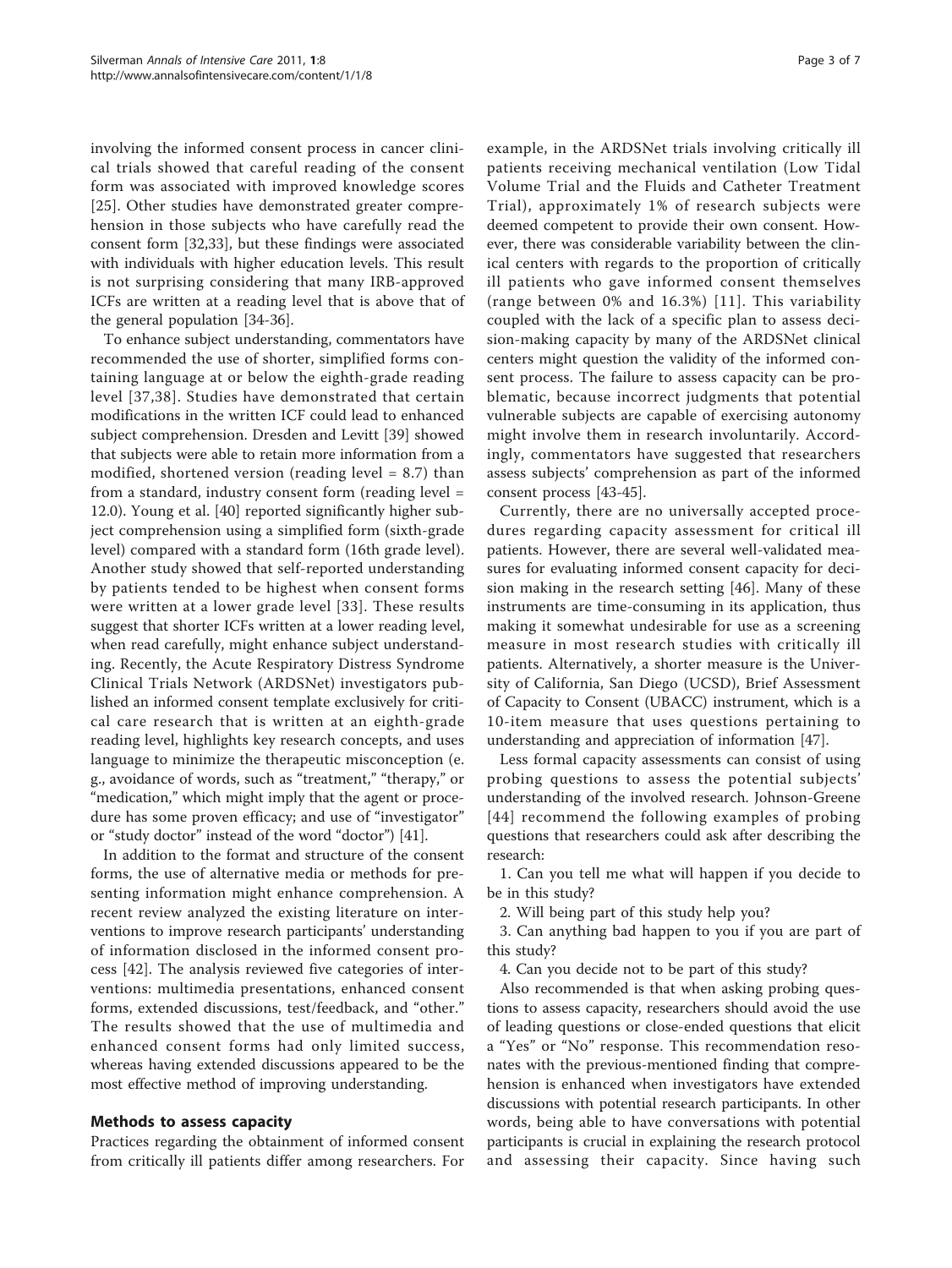conversations with patients receiving mechanical ventilation is difficult, the feasibility of enrolling such patients with their own informed consent might be problematic, especially if these patients are receiving or have received sedatives. One approach to patients who are receiving mechanical ventilation is to assess whether such patients have some decisional capacity and, if present, obtain their assent in conjunction with the consent of their proxies (similar to what is done with children).

## Issues involved with proxy consent

Although many critically ill patients have, or are at risk of having, decisional impairment, consensus statements on research ethics assert that ethically acceptable research may proceed with such vulnerable subjects with appropriate proxy consent [[2](#page-5-0),[3\]](#page-5-0). Both the United States federal regulations [[7\]](#page-5-0) and the European Directive [[8,9\]](#page-5-0) require proxies who give consent for subjects' participation in research to be legally authorized under applicable law to provide such consent.

Who shall serve as the legal authorized representative (LAR) for the patient is determined by the laws of the respective state in the United States or by the national law of the individual European Union member nation. LARs might include persons previously appointed through a legal process (e.g., legal guardian). Alternatively, laws might confer automatic legal authorization to existing "natural persons" (such as a family member or a friend). Without laws that give such automatic legal authorization to family or friends, many previously healthy persons who become temporarily incapacitated due to critical illness may not be able to participate in many types of critical care research, because they had not previously appointed a legal representative.

Whether state laws were in existence that gave legal authorization to family members to provide consent was a recent focus of OHRP in the ARDSNet trials [[45\]](#page-6-0). In European countries with laws that define a narrow interpretation of "legal representatives," researchers have reported extensive difficulties with enrolling patients in research [[9,](#page-5-0)[48\]](#page-6-0).

There are two decision-making standards for proxy consent. If possible, proxies should appeal to the "substituted judgment" standard, whereby decisions for incapacitated patients are based on a good faith judgment of what subjects would have chosen if capable of making a decision themselves. However, such a standard is frequently unrealistic because proxies often do not know patients' previous preferences [[49,50\]](#page-6-0). Accordingly, proxies should consider what would be in the "best interests" of the patient. Regardless of the decision-making standard used to provide consent, proxies should be appropriately qualified (e.g., properly acquainted with the patient and available to be present during the course

of the research so that they will be ready to revoke consent if the burdens become too great) and not subject to potential conflicts of interest [[9](#page-5-0)]. Also, studies have shown high levels of anxiety and psychological distress in family members of critically ill patients, which might impair their ability to give adequate informed consent for research participation for incapacitated patients [[51,52\]](#page-6-0).

### Core safeguards for vulnerable subjects

Although the U.S. regulations are silent regarding specific safeguards to provide additional protections to adults unable to provide consent, other guidelines have proposed the following safeguards: 1) assessment of subjects' decision-making capacity; 2) respect for subjects' assent and dissent; 3) a process to obtain re-consent if and when the subjects regain capacity; 4) "necessity" requirement to ensure that research cannot be performed without enrolling incapacitated adults; 5) "subject-condition" requirement, whereby the research involves a condition from which the subject suffers; 6) an independent participation monitor to monitor subjects' involvement as they progress through the study protocol; 7) an independent consent monitor to monitor the consent process and assess subject's capacity; and 8) sufficient evidence of subjects' prior preferences and interests [\[1,5](#page-5-0)[,53,54\]](#page-6-0).

One study surveyed the practices of 104 IRBs from a random sample of U.S. institutions and demonstrated much variability regarding the requirement of safeguards and limits on risks for research involving adults with impaired decision-making capacity [[10](#page-5-0)]. For example, the survey results showed the percentage of IRBs that would "always" or "very frequently" require the following safeguards: determination of consent capacity for patients in the intensive care unit (56%); presence of assent or dissent from patients (50%); presence of an independent monitor to provide assurance that research participation is consistent with the patient's interest (13%); re-consent of the subjects once decision-making capacity returns (75%); and evidence of the patient's previous preference for research (27%).

Regarding allowable risk-to-benefit ratios, this survey study showed that for research with potential for direct benefit, 62% of IRBs had no limits on acceptable risks and 24% would limit risks to no more than a minor increment over minimal risk. International guidelines also differ on the allowable risk levels for studies involving adults who lack decision-making capacity [[55\]](#page-6-0). For research with no prospect of direct benefit, 14% of IRBs would not allow research of any risk to involve incapacitated adults, whereas 39% would allow only minimal risk research, and 25% would allow research with minimal risk and those with a minor increase over minimal risk.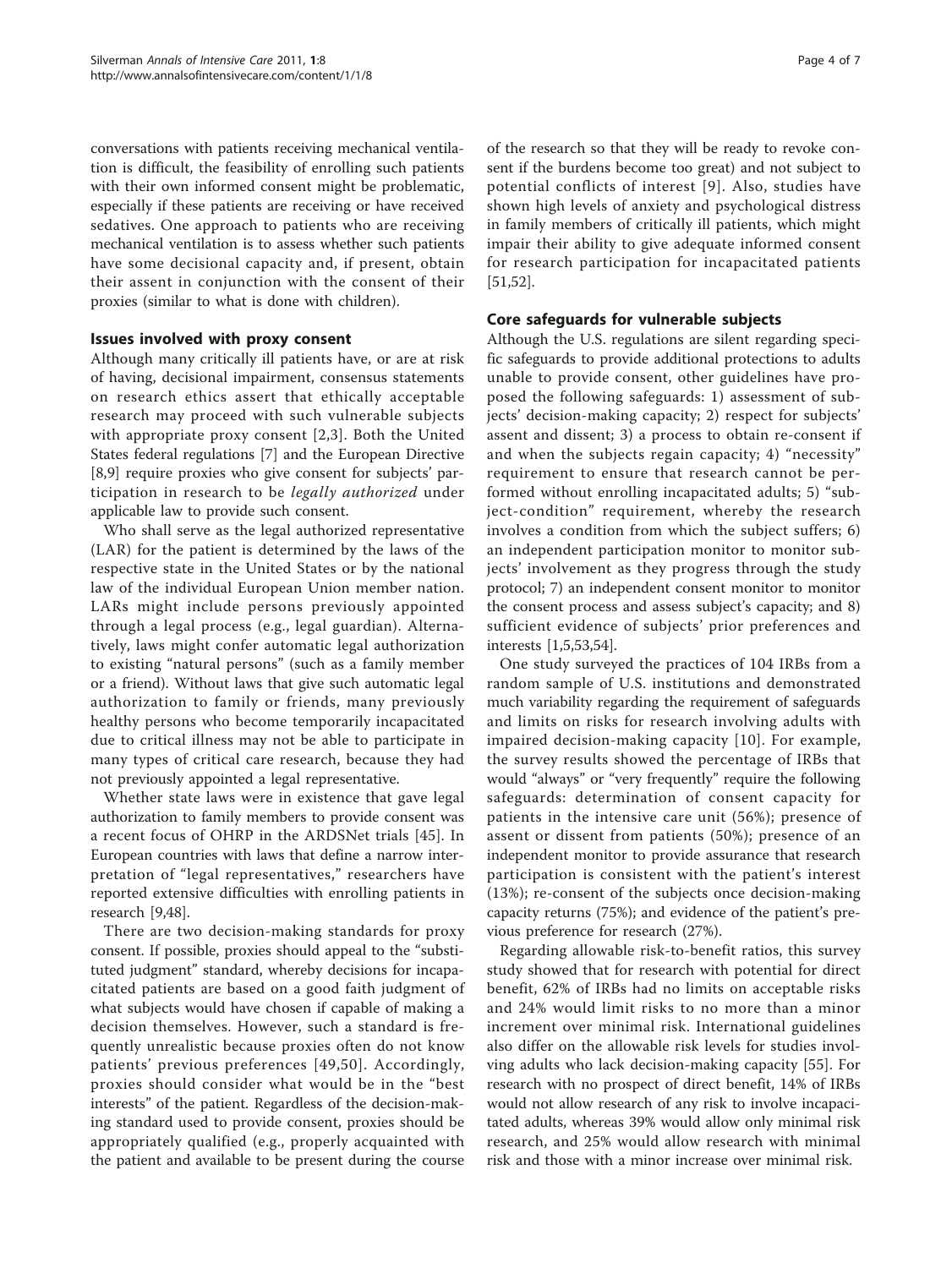Commentators have argued that for research involving vulnerable subjects, the risk of research procedures that do not offer a prospect of direct benefit should be capped at the level of minimal risk [\[5](#page-5-0)[,56,57](#page-6-0)]. This position reflects the concern that vulnerable subjects should not be put at undue risk for the sake of society and that such research is exploitative. However, advocating such a risk ceiling would seriously impair important research. Also, there is justification for allowing research procedures without a prospect of direct benefit and no more than a minor increment above minimal risk. For example, with a concept of minimal risk reflecting an absolute standard linked to socially acceptable risks, procedures that involve a minor increment above minimal risk would pose no significant threat to the subject's health. Procedures common in critical care research relevant to this risk category would include non-contrast CT scans and the obtainment of additional bronchoalveolar lung (BAL) fluid in patients undergoing this procedure for clinical diagnostic purposes.

Commentators have recommended a framework delineating safeguards linked to permissible risk levels of the proposed protocol procedures [\[45](#page-6-0)]. Table 1 shows a proposed hierarchy of risk levels and associated safeguards. The risk levels and benefit factors presented refer to the individual procedures of the study, rather than the research study as a whole. Indeed, a research study may consist of several procedures or distinct components: those with and those without a prospect of direct benefits. The latter would include those done solely to gather data to answer a research question. In the absence of such a component analysis, procedures performed solely for research purposes might claim to be justified by the procedures that offer the prospect of direct benefits to subjects [\[58](#page-6-0)]. Because any given protocol may contain many procedures and hence, a range of risk levels, the selection of the essential safeguards to protect vulnerable subjects should be based on highest risk level present in the protocol.

For research involving vulnerable subjects at all risk levels, the following safeguards are recommended:

1) Investigators outline a specific plan to assess the capacity of all potential subjects when groups that might involve persons with decisional impairment are targeted for research, for example, critically ill patients;

2) Proxy consent for those subjects found to lack decision making capacity;

3) For subjects found to lack decision making capacity to consent, there should be a requirement for assent, which entails that investigators obtain affirmative agreement to research participation from subjects whose capacity is considerably but not completely diminished. Such subjects might still be able to understand some aspects of a study. In a similar construct, expressions of dissent should be respected; and

4) A process for re-consent, which entails that subjects who were previously impaired and who regain capacity should be asked for their personal consent, regardless of whether the procedures in the research are completed.

For research with procedures involving more than minimal risk and offer the prospect of direct benefits, an additional safeguard would be to ensure the availability of an independent person to monitor the subject's involvement in the study, mainly to determine when it might be appropriate to withdraw the subject from the study. The subject's legally authorized representative could ordinarily fulfill this role of a participation monitor.

For research with procedures involving no more than a minor increment above minimal risk and do not offer the prospect of direct benefits, additional safeguards for this risk level include:

Table 1 Risk levels and essential safeguards for research studies involving critically ill patients

| <b>Risk level</b>                                                                                                                                              | Proposed safeguards                                                                                                                                                                                                                                                                                               |
|----------------------------------------------------------------------------------------------------------------------------------------------------------------|-------------------------------------------------------------------------------------------------------------------------------------------------------------------------------------------------------------------------------------------------------------------------------------------------------------------|
| Level I: Procedures do not involve greater than minimal<br>risk for any research.                                                                              | • A written plan describing methods to assess decision making capacity<br>If subjects do not have capacity to provide consent, then:<br>• Proxy consent;<br>• A process to respect assent and dissent of the subjects;<br>• A process to obtain re-consent from the subjects if and when subjects regain capacity |
| Level II: Procedures of the research involve greater than<br>minimal risk and offer the prospect of direct benefits.                                           | • Level I safeguards<br>• Participation monitor: availability of an independent person to monitor the subject's<br>involvement in the study, e.g., the subject's legal authorized representative.                                                                                                                 |
| Level III: Procedures of the research do not involve greater<br>than a minor increment above minimal risk and do not<br>offer the prospect of direct benefits. | • Level I and II safeguards<br>• Necessity requirement<br>· Subject condition requirement                                                                                                                                                                                                                         |
| Level IV: Procedures of the research involve greater than<br>minimal risk and do not offer the prospect of direct<br>benefits.                                 | • Level I, II, and III safeguards<br>· Independent consent monitor<br>· Evidence of the subject's preferences and interests.                                                                                                                                                                                      |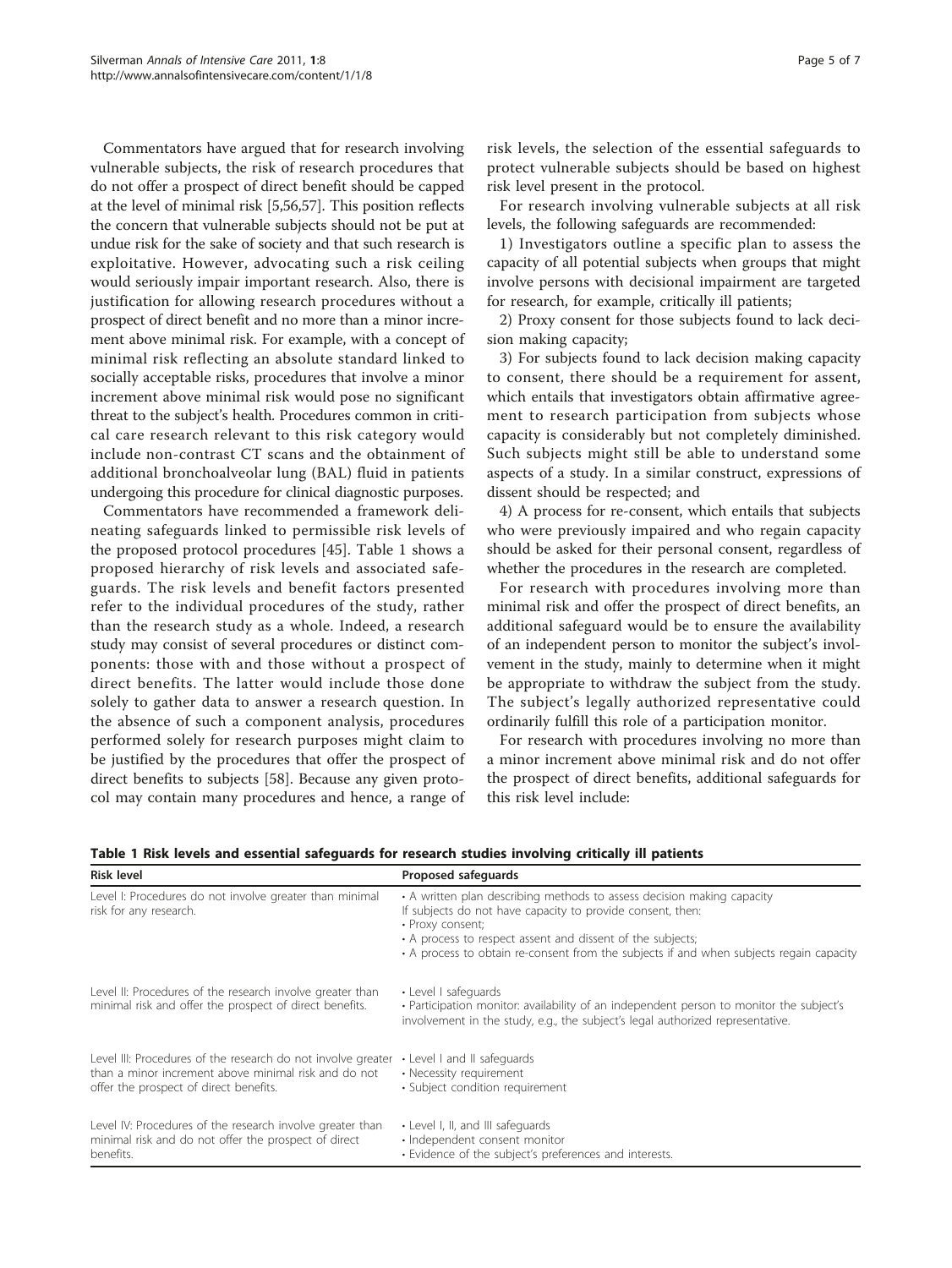<span id="page-5-0"></span>1) The "necessity requirement," which entails that subjects with decisional impairment should be enrolled in research only when their participation is scientifically necessary, for example, when the desired information cannot be obtained by enrolling adults who can consent; and

2) Subject condition requirement, whereby the research must involve a condition from which the subject suffers.

The most controversial category of research are studies containing procedures with no prospect of direct benefits and present more than a minor increment above minimal risk. Due to the potential for serious harm and exploitation, an independent consent monitor should be available who could assess decision-making capacity and assess evidence of the subject's prior preferences and interests to participate in research.

## Conclusions

The ethical conduct of research is complex, evolving, and harbor potential harms and infringement of rights to subjects who participate in such research. This is especially true for research involving critically ill patients, many of whom are vulnerable due to potential decisional incapacity and the setting of the research itself. Heightened awareness to principles of ethics and incorporation of procedures to enhance the informed consent process and the provision of additional safeguards to enhance protections of vulnerable subjects would help maintain the public trust in the research endeavor.

#### Authors' information

Henry Silverman is Professor of Medicine at the University of Maryland School of Medicine, USA. He is chair of the hospital's Clinical Ethics Committee and is Program Director of the Middle East Research Ethics Training Initiative (MERETI) sponsored by the Fogarty International Center at the National Institute of Health (see<http://www.mereti.net>).

#### Competing interests

The authors declare that they have no competing interests.

Received: 14 February 2011 Accepted: 13 April 2011 Published: 13 April 2011

#### References

- National Bioethics Advisory Commission (NBAC): Research involving persons with mental disorders that may affect decision-making capacity. 2 vols. Rockville, MD: U.S. Government Printing Office; 1998.
- 2. World Health Organization: Declaration of Helsinki ethical principles for medical research involving human subjects. 2008 [\[http://www.wma.net/](http://www.wma.net/en/2030publications/2010policies/b2013/index.html) [en/2030publications/2010policies/b2013/index.html\]](http://www.wma.net/en/2030publications/2010policies/b2013/index.html), [Accessed February 2011].
- 3. National Commission for the Protection of Human Subjects of Biomedical and Behavioral Research: The Belmont Report: ethical principles and guidelines for the protection of human subjects of research. Washington, D.C.: U.S. Government Printing Office; 1979.
- 4. Council for International Organizations of Medical Sciences (CIOMS): International ethical guidelines for biomedical research involving human subjects. Geneva, Switzerland: CIOMS; 2002.
- 5. Council of Europe: Convention for the Protection of Human Rights and Dignity of the Human Being with Regard to the Application of Biology and Medicine: Convention on Human Rights and Biomedicine. 1997 [<http://conventions.coe.int/Treaty/en/Treaties/html/164.htm>].
- 6. Bonnie RJ: [Research with cognitively impaired subjects. Unfinished](http://www.ncbi.nlm.nih.gov/pubmed/9040278?dopt=Abstract) [business in the regulation of human research.](http://www.ncbi.nlm.nih.gov/pubmed/9040278?dopt=Abstract) Arch Gen Psychiatry 1997, 54:117-120.
- 7. Department of Health and Human Services: Federal Policy for the Protection of Human Subjects, 45 CFR 46 Subpart A. Federal Register 1991, 56:28016.
- 8. Silverman HJ, Druml C, Lemaire F, Nelson R: [The European Union Directive](http://www.ncbi.nlm.nih.gov/pubmed/15232680?dopt=Abstract) [and the protection of incapacitated subjects in research: an ethical](http://www.ncbi.nlm.nih.gov/pubmed/15232680?dopt=Abstract) [analysis.](http://www.ncbi.nlm.nih.gov/pubmed/15232680?dopt=Abstract) Intensive Care Med 2004, 30:1723-1729.
- 9. Liddell K, Bion J, Chamberlain D, Druml C, Kompanje E, Lemaire F, Menon D, Vrhovac B, Wiedermann CJ: [Medical research involving](http://www.ncbi.nlm.nih.gov/pubmed/16928731?dopt=Abstract) [incapacitated adults: implications of the EU Clinical Trials Directive 2001/](http://www.ncbi.nlm.nih.gov/pubmed/16928731?dopt=Abstract) [20/ED.](http://www.ncbi.nlm.nih.gov/pubmed/16928731?dopt=Abstract) Medical Law Review 2006, 14:367-417.
- 10. Ng Gong M, Winkel G, Rhodes R, Richardson LD, Silverstein JH: Surrogate consent for research involving adults with impaired decision making: Survey of Institutional Review Board practices. Crit Care Med 2010, 38:2156-2154.
- 11. Office of Human Research Protections (OHRP): Compliance Determination Letters. Rockville, MD 2002 [[http://www.hhs.gov/ohrp/compliance/letters/](http://www.hhs.gov/ohrp/compliance/letters/2002.html) [2002.html\]](http://www.hhs.gov/ohrp/compliance/letters/2002.html), [Accessed April 22, 2011].
- 12. Schaeffer MH, Krantz DS, Wichman A, et al: [The Impact of Disease Severity](http://www.ncbi.nlm.nih.gov/pubmed/8629670?dopt=Abstract) [on the Informed Consent Process in Clinical Research.](http://www.ncbi.nlm.nih.gov/pubmed/8629670?dopt=Abstract) American Journal of Medicine 1996, 100:261-268.
- 13. Hustey FM, Meldon SW: [The prevalence and documentation of impaired](http://www.ncbi.nlm.nih.gov/pubmed/11867976?dopt=Abstract) [mental status in elderly emergency department patients.](http://www.ncbi.nlm.nih.gov/pubmed/11867976?dopt=Abstract) Ann Emerg Med 2002, 39:248-253.
- 14. Smithline HA, Mader TJ, Crenshaw BJ: Do patients with actue medical conditions have the capacity to give informed consent for emergency medicine research? Ann Emerg Med 1999, 6:776-780.
- 15. Pisani MA, McNicoll L, Inouye SK: [Cognitive impairment in the intensive](http://www.ncbi.nlm.nih.gov/pubmed/14710700?dopt=Abstract) [care unit.](http://www.ncbi.nlm.nih.gov/pubmed/14710700?dopt=Abstract) Clin Chest Med 2003, 24:727-737.
- 16. Raymont V, Bingley W, Buchanan A, et al: [Prevalence of mental incapacity](http://www.ncbi.nlm.nih.gov/pubmed/15488217?dopt=Abstract) in [medical inpatients and associated risk factors: Cross-sectional study.](http://www.ncbi.nlm.nih.gov/pubmed/15488217?dopt=Abstract) Lancet 2004, 364:1421-1427.
- 17. Schultz AL, Geraldine PP, Ensinck JW: Are research subjects really informed? Western J Med 1975, 123:76-80.
- 18. Miller CH, Searight R, Grable D, et al: Comprehension and recall of the informational content of the informed consent document: an evaluation of 168 patients in a controlled clinical trial. J Clin Res Drug Dev 1994, 8:237-248.
- 19. Williams B, French J, White H, for the HERO-2 consent substudy investigators: [Informed consent during the clinical emergency of acute](http://www.ncbi.nlm.nih.gov/pubmed/12648970?dopt=Abstract) [myocardial infarction \(HERO-2 consent substudy\): a prospective](http://www.ncbi.nlm.nih.gov/pubmed/12648970?dopt=Abstract) [observational study.](http://www.ncbi.nlm.nih.gov/pubmed/12648970?dopt=Abstract) Lancet 2003, 361:918-922.
- 20. Chenaud C, Merlani P, Luyasu S, Ricou B: Informed consent for research obtained during the intensive care unit stay. Crit Care Med 2006, 10:R170.
- 21. Miller FG, Rosenstein DL: [The therapeutic orientation to clinical trials.](http://www.ncbi.nlm.nih.gov/pubmed/12672867?dopt=Abstract) N Engl J Med 2003, 348:1383-1386.
- 22. Appelbaum PS, Roth LH, Lidz C: [The therapeutic misconception: Informed](http://www.ncbi.nlm.nih.gov/pubmed/7049975?dopt=Abstract) [consent in psychiatric research.](http://www.ncbi.nlm.nih.gov/pubmed/7049975?dopt=Abstract) Int J Law Psychiatry 1982, 5:3-4.
- 23. Appelbaum PS, Lidz CW, Grisson T: Therapeutic misconception in clinical research: frequency and risk factors. IRB Ethics Human Res 2004, 26:1-8.
- 24. Daugherty CK, Banik DM, Janish L, Ratain MJ: [Quantitative analysis of](http://www.ncbi.nlm.nih.gov/pubmed/11697385?dopt=Abstract) [ethical issues in phase I trials: a survey interview study of 144 advanced](http://www.ncbi.nlm.nih.gov/pubmed/11697385?dopt=Abstract) [cancer patients.](http://www.ncbi.nlm.nih.gov/pubmed/11697385?dopt=Abstract) IRB 2000, 22:6-13.
- 25. Joffe S, Cook EF, Cleary PD, Clark JW, Weeks JC: [Quality of informed](http://www.ncbi.nlm.nih.gov/pubmed/11734235?dopt=Abstract) [consent in cancer clinical trials: a cross-sectional survey.](http://www.ncbi.nlm.nih.gov/pubmed/11734235?dopt=Abstract) Lancet 2001, 358:1772-1777.
- 26. Henderson GE, Easter MM, Zimmer C, King Nancy MP, Davis A, Rothschild BB, Churchill LR, Wilfond BS, Nelson DK: [Therapeutic](http://www.ncbi.nlm.nih.gov/pubmed/16000230?dopt=Abstract) [misconception in early phase gene transfer trials.](http://www.ncbi.nlm.nih.gov/pubmed/16000230?dopt=Abstract) Soc Sci Med 2006, 62:239-253.
- 27. Durand-Zaleski IS, Alberti C, Durieux P, Duval X, Gottot S, Ravaud Ph, Fainotti S, Vincent-Genod C, Moreau D, Amiel P: [Infomred consent in](http://www.ncbi.nlm.nih.gov/pubmed/18757616?dopt=Abstract) [clinical research in France: assessment and factors associated with](http://www.ncbi.nlm.nih.gov/pubmed/18757616?dopt=Abstract) [therapeutic misconception.](http://www.ncbi.nlm.nih.gov/pubmed/18757616?dopt=Abstract) J Med Ethics 2008, 34:e16-e16.
- 28. de Melo-Martin I, Ho A: Beyond informed consent: the therapeutic misconception and trust. J Med Ethics 2009, 34:202-205.